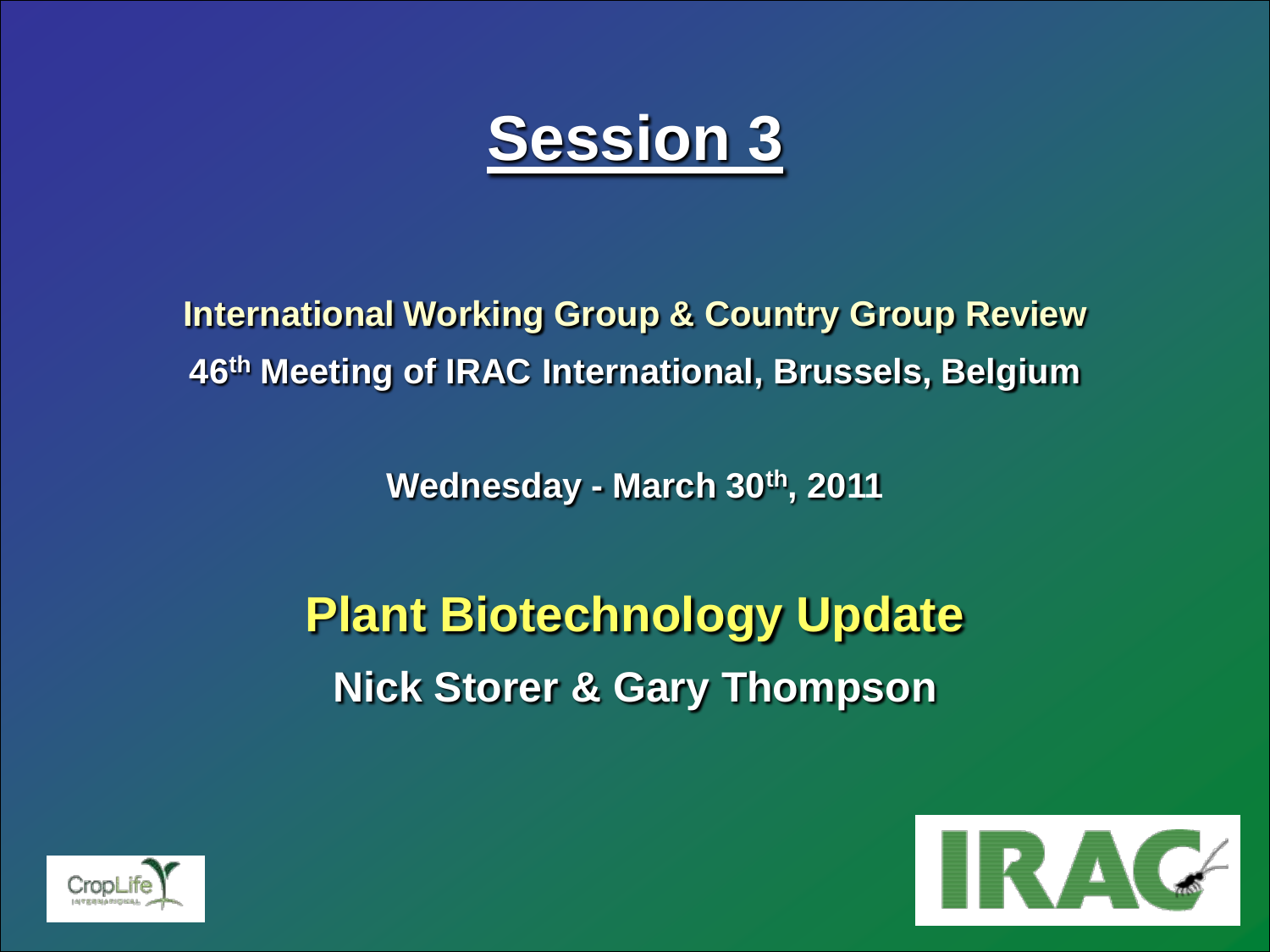

• **Nick Storer (Dow AgroSciences) (Team Leader)** •**Bruce Stanley (DuPont)** •**Elizabeth Owens (Pioneer)** •**Graham Head (Monsanto)** •**Gary Thompson (Dow AgroSciences)** •**Jonathan Holloway (Bayer)** •**Paul Neese (BASF)** •**Ryan Kurtz (Syngenta)** •**Tim Dennehy (Bayer)** •**Walt Mullins (Bayer)**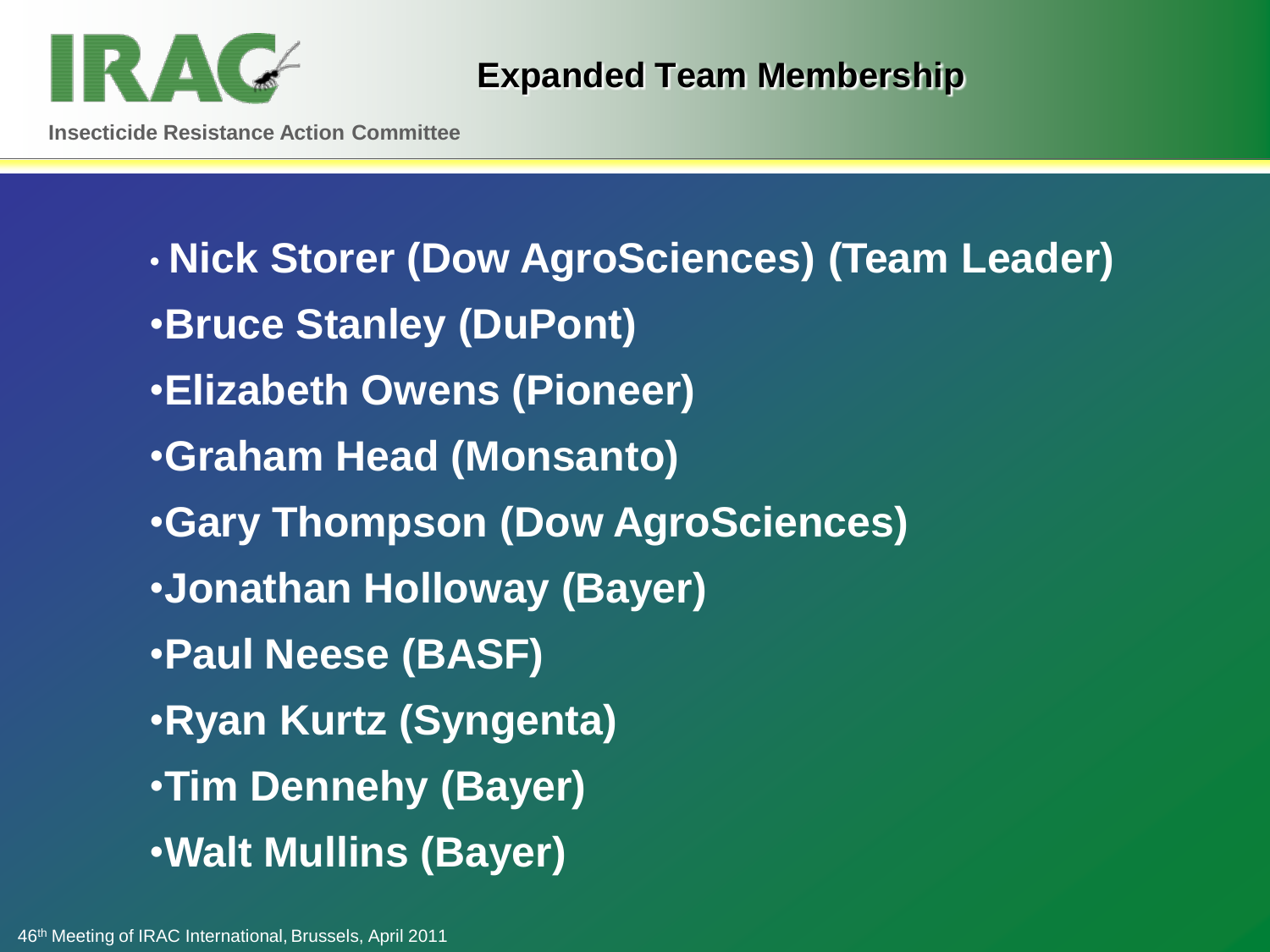

**Team Goals**

- **Improve cross-industry cooperation towards common goals**
- Promote practical approaches to resistance **management for insect-protected biotech crop**
- **Assist country and regional industry associations develop locally appropriate IRM programs**
- Provide forum for exchange of information on putative **and real resistance incidents**
- **Deliver practical IRM outreach**
- Promote IRM considerations as integral component of **Bt crop development by public and private sectors**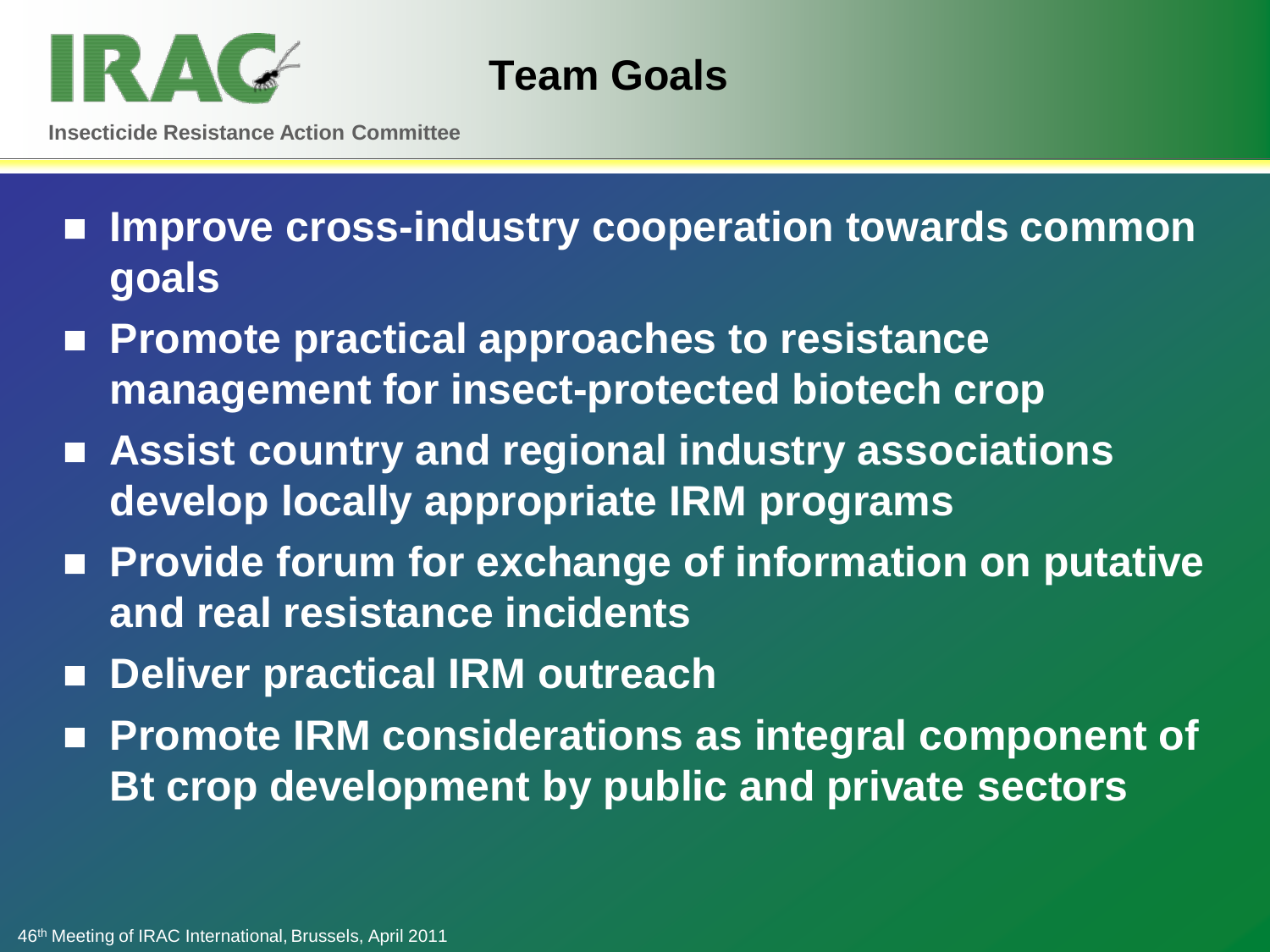

### **Collaboration with CropLife International**

- **Provide on-going expert advice to Plant Biotechnology Stewardship Committee**
- **Guided development of "Train-the-Trainer" program based on IRAC publications and educational materials**
	- Program to be used at CropLife-sponsored workshops in support **of practical and effective biotech stewardship**
- **Working to improve communication through key CropLife country associations on the importance of responsible IRM implementation**
- **Providing guidance for development of an IRM workshop in Africa**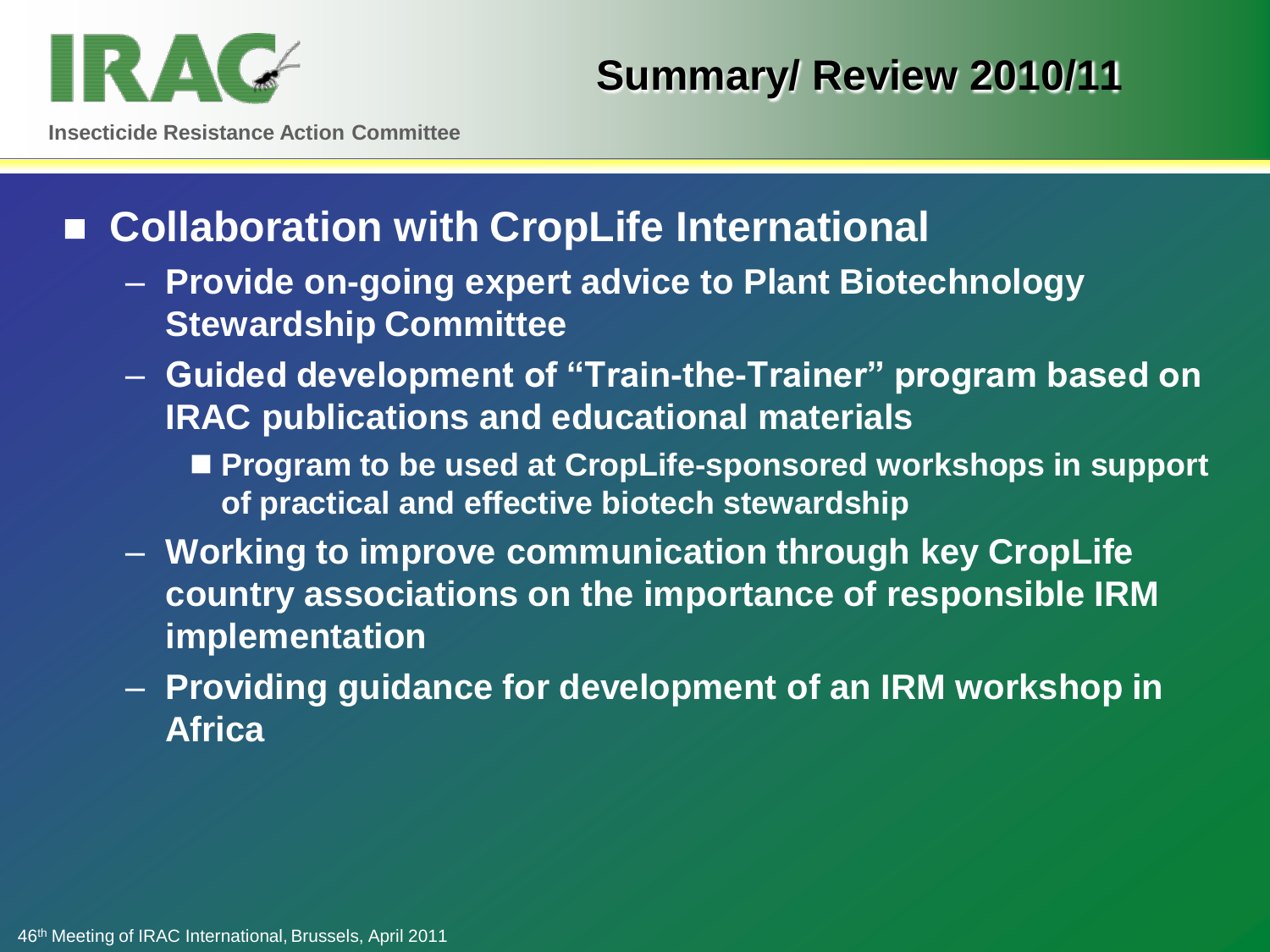

**Summary/ Review 2010/11**

### ■ Education and outreach

- **Streamlined slide deck (to be completed)**
- **Updated Team poster (to be completed)**

## **Publications in development**

- **Principles of monitoring for resistance to Bt crops – interpretation of laboratory and field data**
- **Global status of resistance to Bt crops**
- **Several others to be prioritized**

## ■ Reviewed IRM proposal for Bt corn in the Philippines

■ Reviewed Bt crop **IRM programs in China with Professor Kongming Wu, Director General, Institute of Plant Protection, Beijing, China**